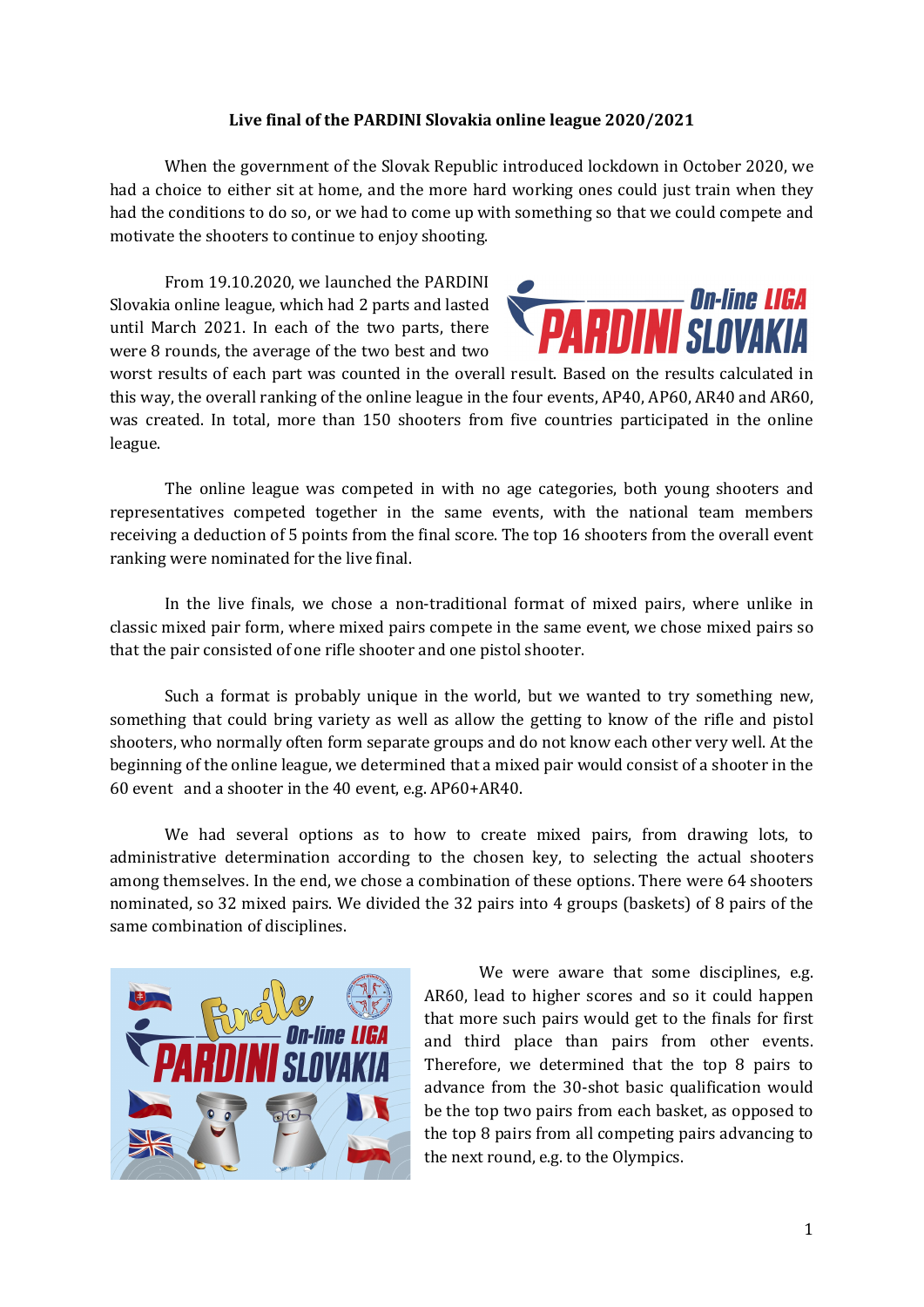The modified advancement system (compared to the system that will be in the Olympics) ensured that a representative of each of the original 4 events of the online league would definitely shoot for gold, but who exactly that would be depended on the shooters themselves and their performance.

From the basic qualification of 30 shots, which was shot by all 32 pairs on paper targets on pull-up target devices, only 8 pairs passed to the next round, unfortunately the other 24 pairs finished in the competition and could already have a fun and win prizes in the raffle.

The second round was for 20 shots, with the top two pairs from each basket and baskets competing against each other into each basket. The better of these pairs passed to the third round, the worse ones finished their competition and finished in fifth to eighth place overall, and at the results announcement took away shooting belts from a shooting accessories manufacturer and RWS pellets from the competition organizer.

The better pairs passed to the third round, in which it was for 10 shots which pairs would advance to the finals to compete for the first place and which pairs would advance to the finals for third place.

In the finals, these four couples fought for valuable prizes donated by the main sponsors of the competition.

The prize for the winners was a PARDINI GPR1 air rifle and a K12 air pistol,

for the second pair it was electronic Inband targets in Bluetooth version,

for the third pair electronic shooting simulators SCATT BASIC

and for the fourth pair shooting cases and a voucher for bioresonance diagnostics

The pairs Vladimír Rozina with Jakub Hudymač and Martin Kubeš Sr. with Emou Fungáčová qualified to the final for the third place and the pairs Diana Beniková with Martin Cunda and Martin Kubeš Jr. with Milan Prusek qualified to the final for the first place.

The highlight of the third elimination round was a direct father-son duel to see who would advance to the finals for the first place, and it was the son who advanced. Such a thing probably doesn't happen normally, but the father didn't give the son a free card.

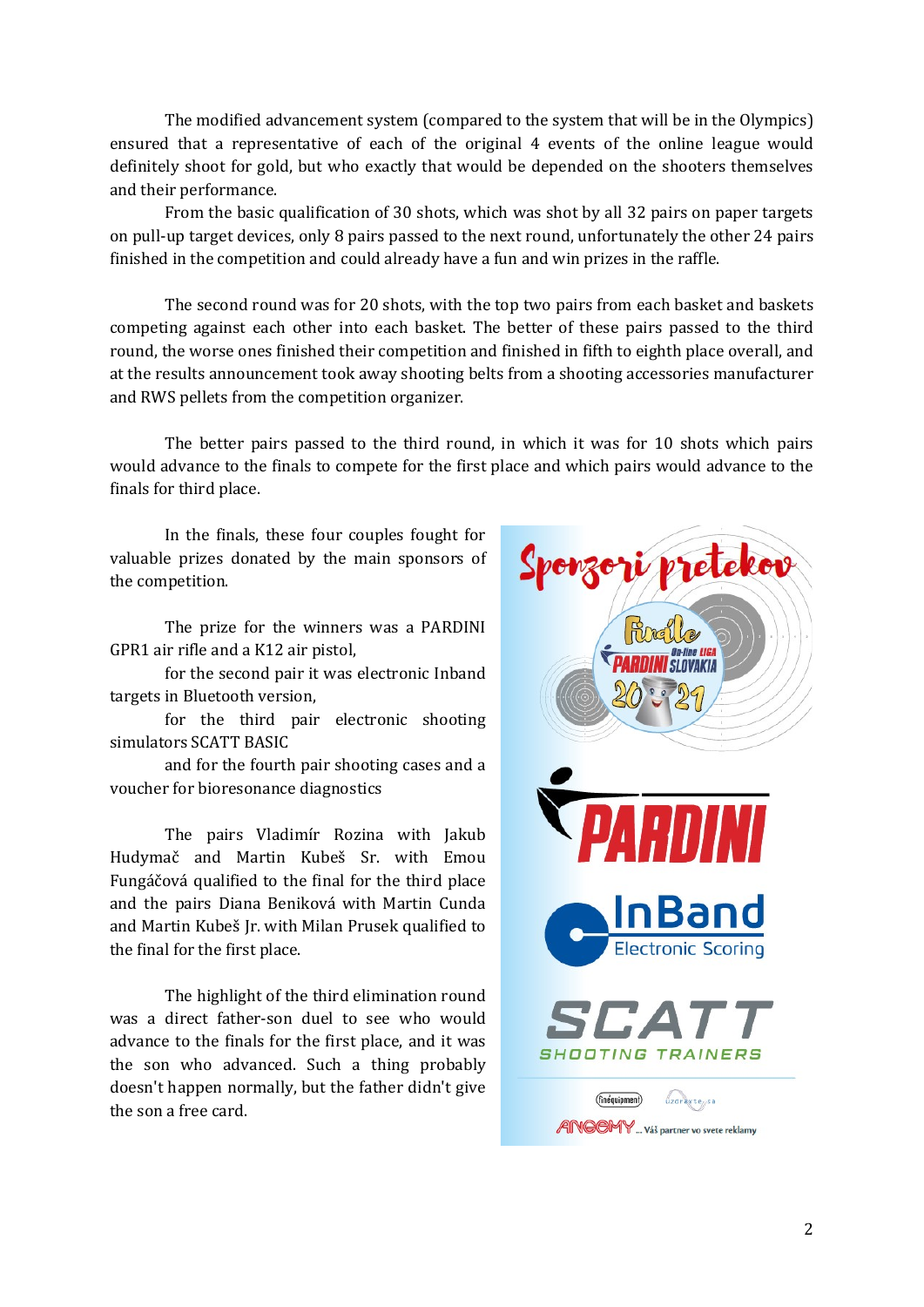I think the spectators had quite a good time at the final and made life a bit difficult for the shooters in the finals, because I'm sure that for many of them this was their first experience with loud cheering and escalating applause during the shooting.

The final escalated as it should have, the duel for the first place was very dramatic, decided only by the last series of final shots, and certainly was deservedly won by the lucky pair Diana Beniková with Martin Cunda, beating the pair of young men Martin Kubeš Jr. with Milan Prusek.

Diana Benikova should be singled out, she scored a ten in every shot in the final, alongside that she managed to encourage and motivate her young pair player and I think she showed that she has great mental resilience and it would be worth the national coaches taking more notice of her and giving her more chances to prove herself. She will now have the air rifle that won gold at the last Olympics, so she has a good foundation to be even better.

The duel for the third place had a much more unambiguous course, from the beginning the pair Vladimír Rozina with Jakub Hudymač was leading over the pair Ema Fungáčová with Martin Kubes Sr.

Now for some statistics in the final,

64 competitions were from a total of 26 clubs, 4 clubs had the most numerous representation, with 5 shooters each, coincidentally:



2 Slovak clubs - ŠKP Bratislava and Strelecká akadémia PaedDr. Štefana Bumbála from Nové Mesto nad Váhom and 2 Czech clubs, namely Olymp Ostrava and SSK Policie Ostrava

34 Slovak and 30 Czech shooters competed, 25 shooters were under 18 years old, 22 shooters were from 19 to 45 years old and 17 shooters were over 45 years old. 44 were men and 20 women.

In the four-person final there were 3 mixed Czech-Slovak pairs and one purely Czech pair.

Only one of the finalists forgot his prize, so we will somehow have to deliver it to him to Pilsen, two shooters who placed in the 5-8 place didn't receive their prize and diplomas, we will also solve this somehow.

In the raffle, everyone received prizes, thank you to everyone who contributed to the raffle, since nothing was left here, all the raffle prizes were probably interesting.

A lot of people contributed to the smooth running of the competition, it would take a lot of space to list them all, so I hope they won't be offended by everyone I won't mention by name, I would only mention four of them:

Pavel Kučo and his team, who prepared the hall and the perfect conditions for us, we can see that they are an experienced and well-knit team and within two months they organized two of the biggest air rifle competitions in Slovakia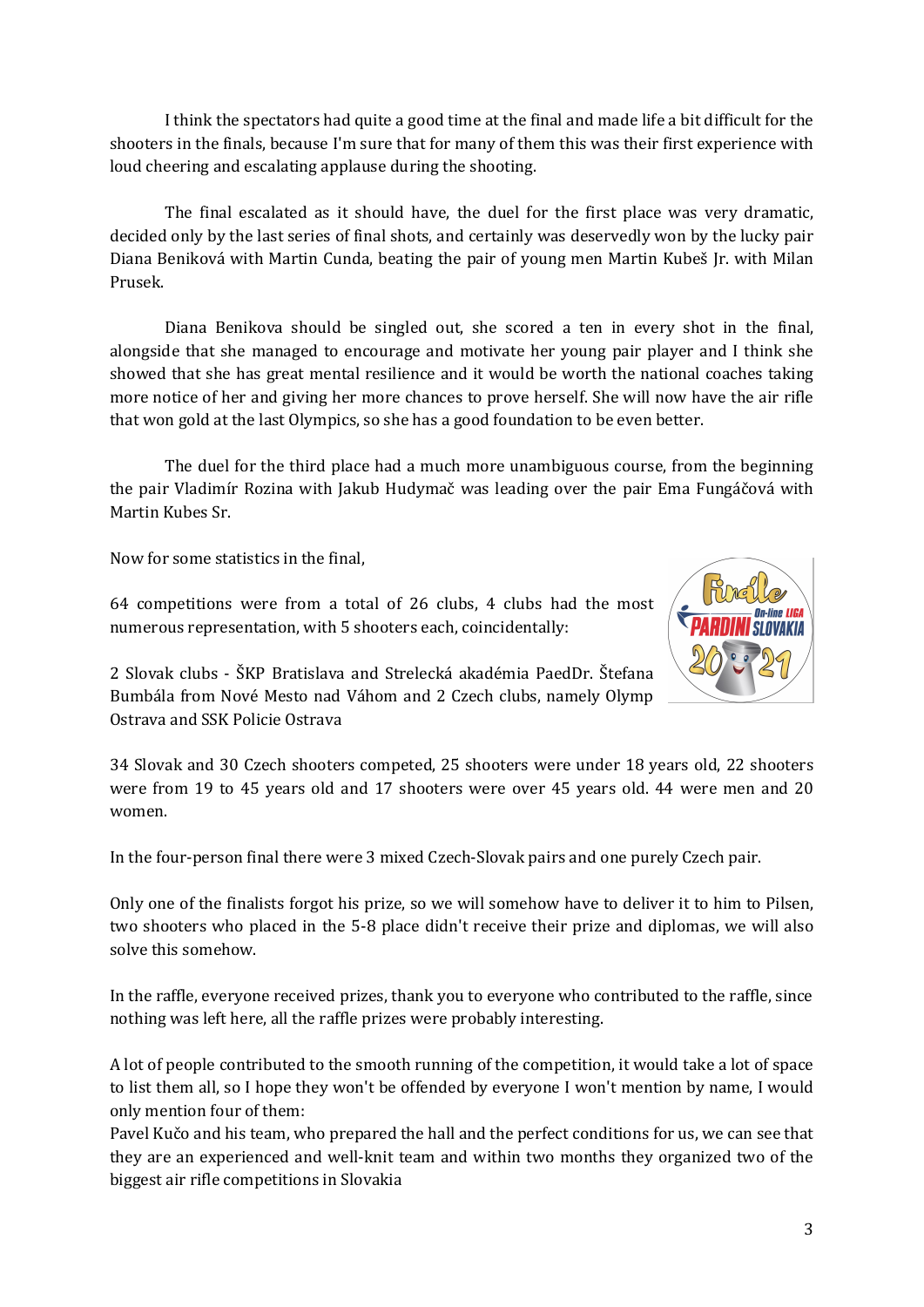Josef Valvoda and his team of referees, who took care of the paper results and the smooth sporting course of the competition; they clearly did not do this for the first time. As for the paper targets, I also want to thank Mr. Benca, Slovak shooting federation president, for agreeing to use two DISAQ scoring machines despite the fact that the online league and its live finals were held without the support of Slovak shooting federation.

Jaroslav Mišove, who provided us with immediate transfer of results from the electronic Inband targets to the results lists. This was only the second time that the Inband electronic target competition was held in Slovakia, so the results processing is still being fine-tuned, but the electronic targets worked without a single fault, the shooters were satisfied, so we can deploy them in the autumn for competitions in clubs that will be interested in borrowing them.

And finally, I'll mention Angemy, the company that took care of the beautiful starting numbers, stickers and all the advertising banners of the competition sponsors.

I believe all shooters will treasure the sticker on their gun because stickers are unique, every shooter had their own and no one else in the world will have one.

The competition had an unconventional format, probably unique in the world, the combination of a rifle shooter and a pistol shooter in a mixed pair is an experiment that may take off, because everyone liked such a combination and the shooters got a chance to get to know each other.

There were no protests except for a complaint about the music on the shooting range, which one coach didn't like, claiming the music made it difficult for the shooters to concentrate, which is actually true, so we turned the music down and then turned it off altogether, because then it was replaced by the cheering of the spectators during the finals.

Finally, I want to thank all of you who participated in the competition, all 64 nominees turned up, the substitute players present in the hall did not get the opportunity, although we almost needed 3 rifle shooters, because three shooters entered the second shift already when the shooting was running and almost missed it.

The participants also asked the same question - whether the competition will take place again in future years, so we have to think about the format, approach sponsors. I believe that it will not be necessary to shoot only online as it was in this first year, but if so, we already have experience that we can use.

We have received a lot of reactions to the organisation of the competition, it would probably be worth publishing at least one of them:

Good day to all organizers and especially to Mr. Mlynarcik,

the Pardini online league was a great fulfilment of an otherwise poor winter. Perfect organization suggested that the final will be a nice competition, but with a slightly different form and unprecedented prizes.

From the point of view of a "competitor", participation in the final match seemed easy to me, because it was not about points for the score ladder and there could not even be a bad